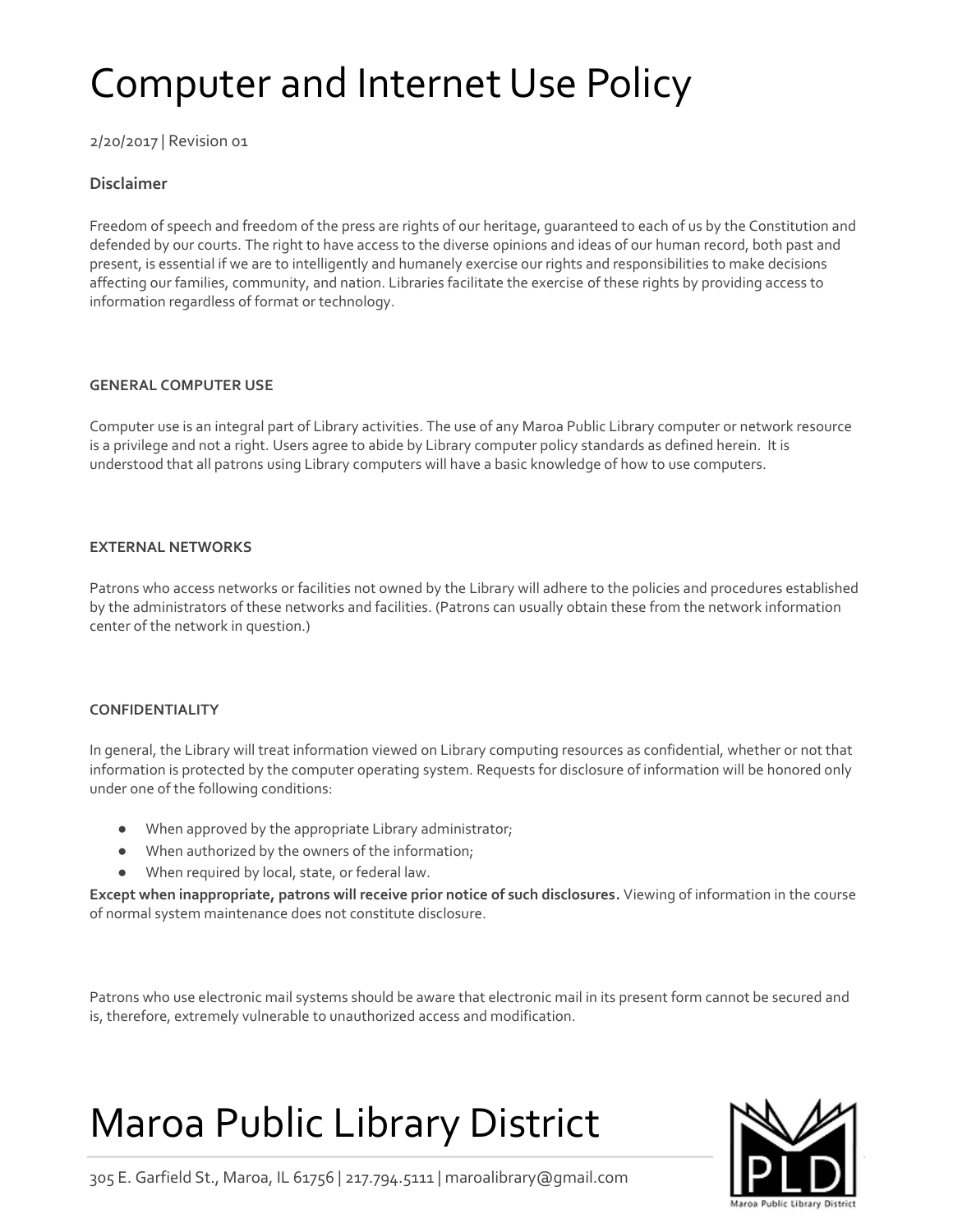## **RESPONSIBILITIES OF USERS**

The patron is responsible for correct and sufficient use of the tools available for maintaining the security of information on each computer system. The following precautions are strongly recommended:

- Computer accounts, passwords, and other types of authorization that are assigned to individual patrons should not be shared with others.
- The patron should assign an obscure account password and change it frequently.
- The patron should understand that files saved on Library computing resources may not be totally secure and will be deleted by the library after each logout.
- The patron should be aware of computer viruses and other destructive computer programs, and take steps to avoid being a victim or unwitting distributor of these processes.

Ultimate responsibility for resolution of problems related to the invasion of the patron's privacy or loss of data rests with the patron. The Library assumes no liability for loss or damage to the patron's data or for any damage or injury arising from invasion of the patron's privacy.

## **ACCEPTABLE USE POLICY**

#### A. LEGAL USE

The public and staff may use Library computing resources only for legal purposes. Examples of unacceptable purposes include, but are not limited to, the following:

- Harassment;
- Libel or slander;
- Destruction of or damage to equipment, software, or data belonging to the Library or others;
- Disruption or unauthorized monitoring of electronic communications;
- Unauthorized copying of copyright-protected material;
- Conducting illegal activities of any kind.

#### B. ETHICAL USE

Library computing resources should be used in accordance with the ethical standards of the Library. Examples of unacceptable use (some of which may also have legal consequences) include, but are not limited to, the following:

- Violation of computer system security;
- Unauthorized use of computer accounts, access codes, or network identification numbers assigned to others;
- Use of computer communications facilities in ways that unnecessarily impede the computing activities of others, such as randomly initiating interactive electronic communications (chat) or e-mail exchanges (spam), visiting spam URLs, overuse of interactive network utilities, and so forth;
- Violation of software license agreements;
- Violation of network usage policies and regulations;
- Violation of another person's privacy.

## C. COOPERATIVE USE

The Library endorses the practice of cooperative computing. This includes: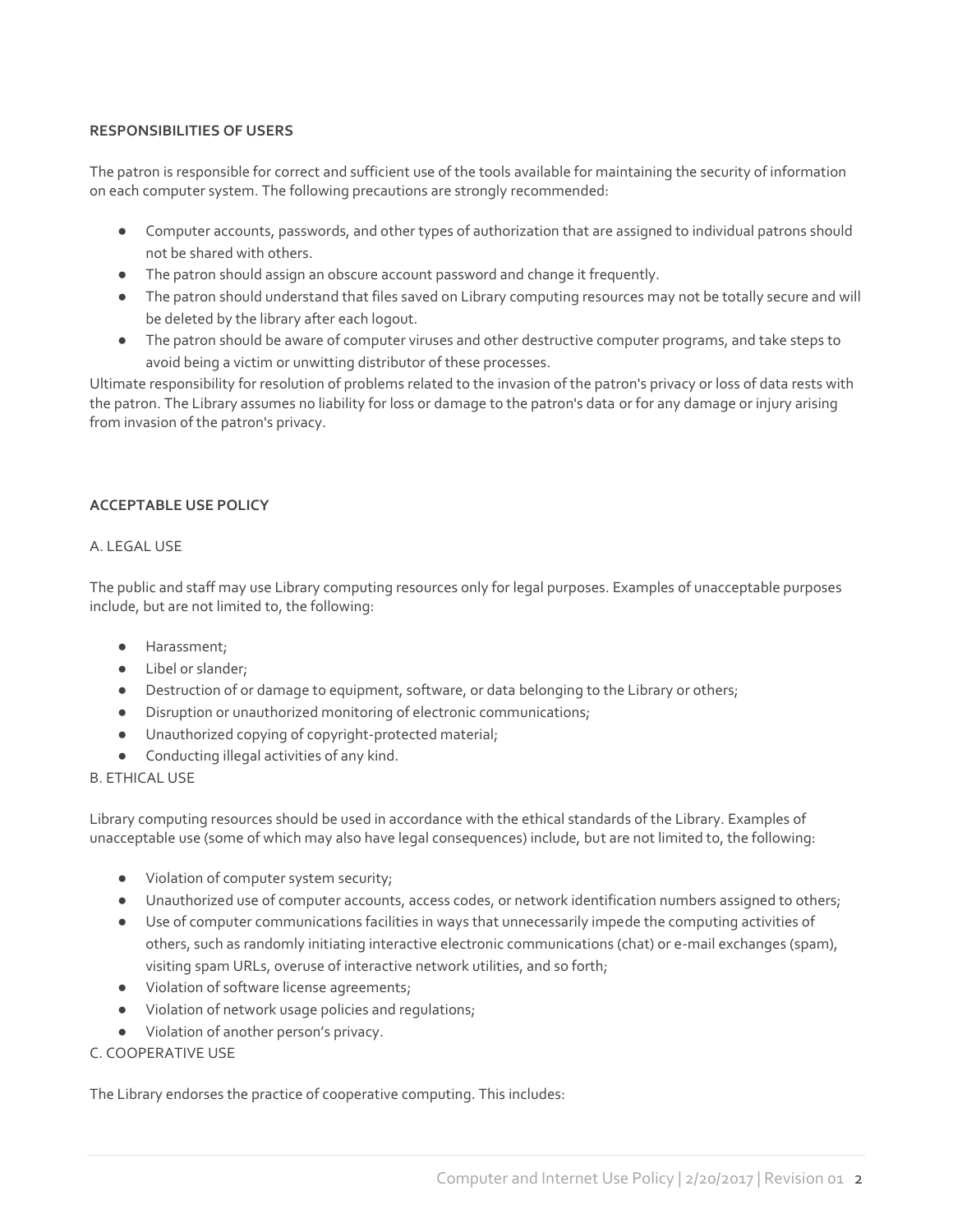- Refraining from overuse of connect time, information storage space, printing facilities, or processing capacity;
- Refraining from overuse of interactive network utilities;
- Refraining from use of sounds and visuals which might be disruptive to others;
- Refraining from use of any computing resource in an irresponsible manner.

## **SANCTIONS**

Violators of Library computing resource use policies will have their computer privileges suspended or revoked at the sole discretion of the Library Administration. Violations of policies described above for legal and ethical use of Library computing resources will result in the suspension or revocation of Library computer privileges at the sole discretion of the Library Administration. Illegal acts involving Library computing resources may also be subject to prosecution by local, state, or federal authorities.

#### A. DISPLAY AND DISSEMINATION OF SEXUALLY EXPLICIT MATERIALS

Use of Library computing resources including the Wi-Fi to display or disseminate sexually explicit or sexually suggestive (obscene/pornographic) material on Library property is prohibited. Violators of this policy will be removed from Library property and will have their computer privileges revoked.

#### B. SOCIAL NETWORKING SITES

Use of Library computing resources to access certain social networking sites on Library property may be prohibited. Violators of this policy will be removed from Library property and will have their computer privileges revoked.

#### C. CONSEQUENCES FOR VIOLATION OF COMPUTER USE POLICIES

Vandalism and/or violation of these policies will be dealt with in a serious and appropriate manner. First offense will result in loss of computer and network privileges for a month. Second offense will result in loss of computer and network privileges for six months. Third offense will result in loss of Library computer and network privileges for a year. Fourth offense will result in permanent loss of Library computer and network privileges. Illegal acts involving Library computing resources may also be subject to prosecution by local, state, or federal authorities. If a patron's misuse causes damage to occur to Library property or equipment, penalty fines will be assessed at the cost of repair or replacement (including labor) and all Library privileges will be denied until payment is received in full.

#### **INTERNET DISCLAIMER**

Since the Internet is a global electronic network, there is no state/county control of its users or content. The Internet and its available resources may contain material of a controversial nature. The Library cannot protect patrons from all offensive information. Parents of minor children must assume responsibility for their children's use of the Internet through the Library's connection. Library staff cannot control the availability of information links, which often change rapidly and unpredictably. Not all sources on the Internet provide accurate, complete, or current information.

The Maroa Public Library assumes no responsibility for any damages, direct or indirect, arising from use of its WWW Server or from its connections to other Internet services.

#### **LIMITATIONS OF LIABILITY:**

All patrons who log on to a Library computer are saying "I Agree" to the following "Limitation of Liability" statement: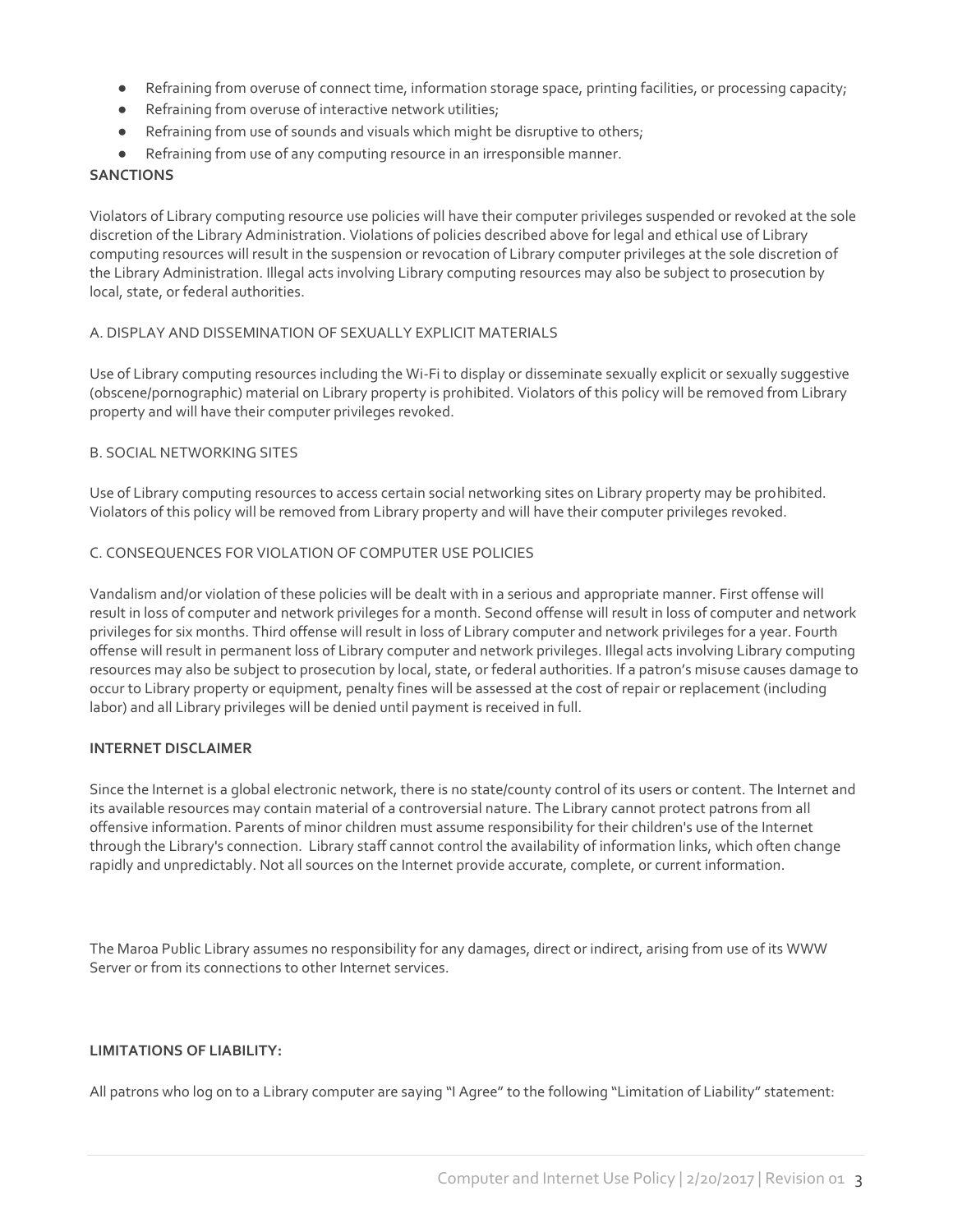## **"LIMITATION OF LIABILITY"**

By logging on to this computer you (the user) acknowledge you have read and understand the Maroa Public Library Computer Usage Policy (the Computer Usage Policy) and you agree to fully comply with all terms, conditions and requirements of the Computer Usage Policy. You acknowledge and agree that any violation of the Computer Usage Policy will result in suspension or revocation of Library computer privileges at the sole discretion of the Library Administration.

The user also acknowledges that the Maroa Public Library assumes no liability for any loss or damage to the user's data, or for any damage or injury arising from invasion of privacy in the user's computer accounts, programs, or files. In consideration for use of Library computer resources, you (the user) agree to hold harmless and indemnify Maroa Public Library, its directors, officers, administrators, employees and agents, from any and all liabilities for any claims, demands, and damages to your person or property whatsoever.

## **UTILIZING COMPUTER RESOURCES**

## A. SIGN UP FOR COMPUTER USE

Use of Library computing resources is on a first-come, first-served basis. To make better use of Library computing resources and provide equitable access, the Library has installed a sign up system in order to allow the staff to monitor patrons' usage time and to give patrons the convenience of using a computer for a total limit of 2 hours per day.

Sign up station is located at the circulation desk.

#### B. REQUIRED IDENTIFICATION

Patrons are required to have a Maroa Public Library card to use Library computing resources. Those patrons who do not have a MPL card and are eligible are required to register for a card in order to use Library computing equipment.

To accommodate the computing needs of visitors from out of town the Library will issue them a one-day Visitor's Pass. The Library requires a photo ID in order to issue the Guest Pass. This pass is good for one hour of computer usage. Only one guest pass is allowed per person per day.

#### C. TIME LIMITS PER DAY

Patrons will be given a total of two hours of computer use time per day when they sign into the system. If patrons leave during their 2-hour session, they may return multiple times to use the rest of their 2-hour allotment. When there are no current available computers, patrons are encouraged to limit their computer time themselves.

#### D. PRINTING

Charges for printing are 25¢ per page for black and white and 65¢ per page for color. Patrons are responsible for making sure they have the money to pay for EVERY page they print, no matter how many pages are printed. Also, patrons are